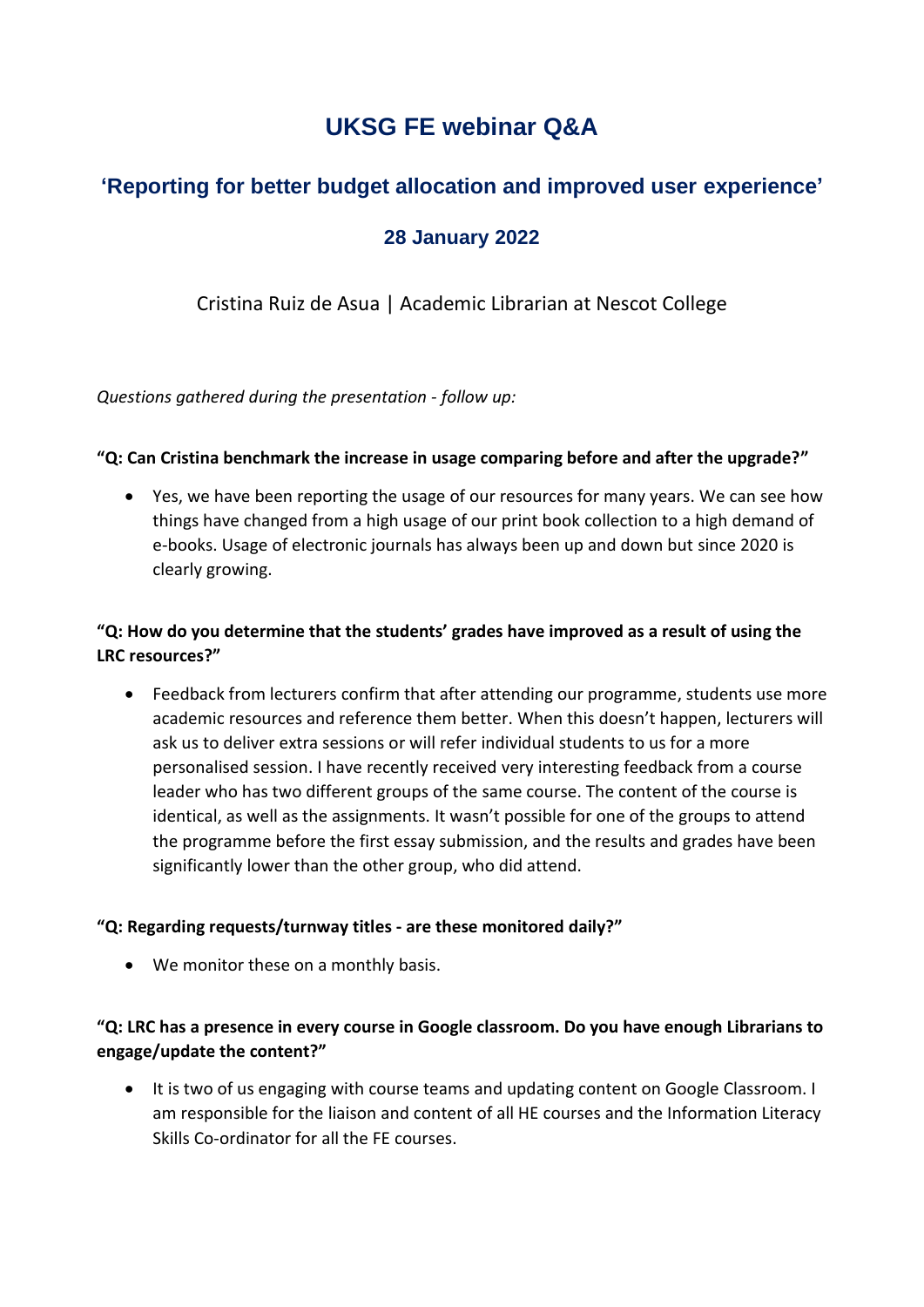#### **"Q: How did she develop partnership with faculty?"**

• As we have access to all courses' content on the VLE (module guides, assignment briefs, resources, etc. ) we started our project based on the materials and information we could find there. Once we created our own platform, we presented the project to the Deputy Principal and the idea was very welcome. We then arranged faculty meetings to explain our plan of managing the resources from our own platform and ensure the content is always current. The faculties' role would be to keep us informed on changes in the curriculum/courses content, to ensure that all groups attend information literacy skills sessions and that students follow our advice and guidance in the usage of resources.

#### **"Q: What e-book databases would you recommend? For ICT and Computing?"**

• We have Computers and Applied Sciences from EBSCO and Springer Link. However, it is always a challenge to get the Computing students to use these, as they tend to use only Google and Google Scholar.

#### **"Q: How do you encourage the students to go to your iPAC?"**

• There is a link to the IPAC in each Google Classroom and we guide them through its content during the Information Literacy sessions. The sessions are all tailored to their current assignment which I prepare in advanced. Students immediately see the benefits of using library resources with relevant and accurate content.

#### **"Q: How do you access google analytics?"**

• To create a Google Analytics account, you need to create a Gmail address and a password.

|                       | Google                  |             |
|-----------------------|-------------------------|-------------|
|                       | <b>Welcome</b>          |             |
|                       | ◎ Ircnescot@gmail.com v |             |
| Enter your password - |                         |             |
|                       |                         |             |
| Show password         |                         |             |
|                       |                         |             |
| Forgot password?      |                         | <b>Next</b> |
|                       |                         |             |
|                       |                         |             |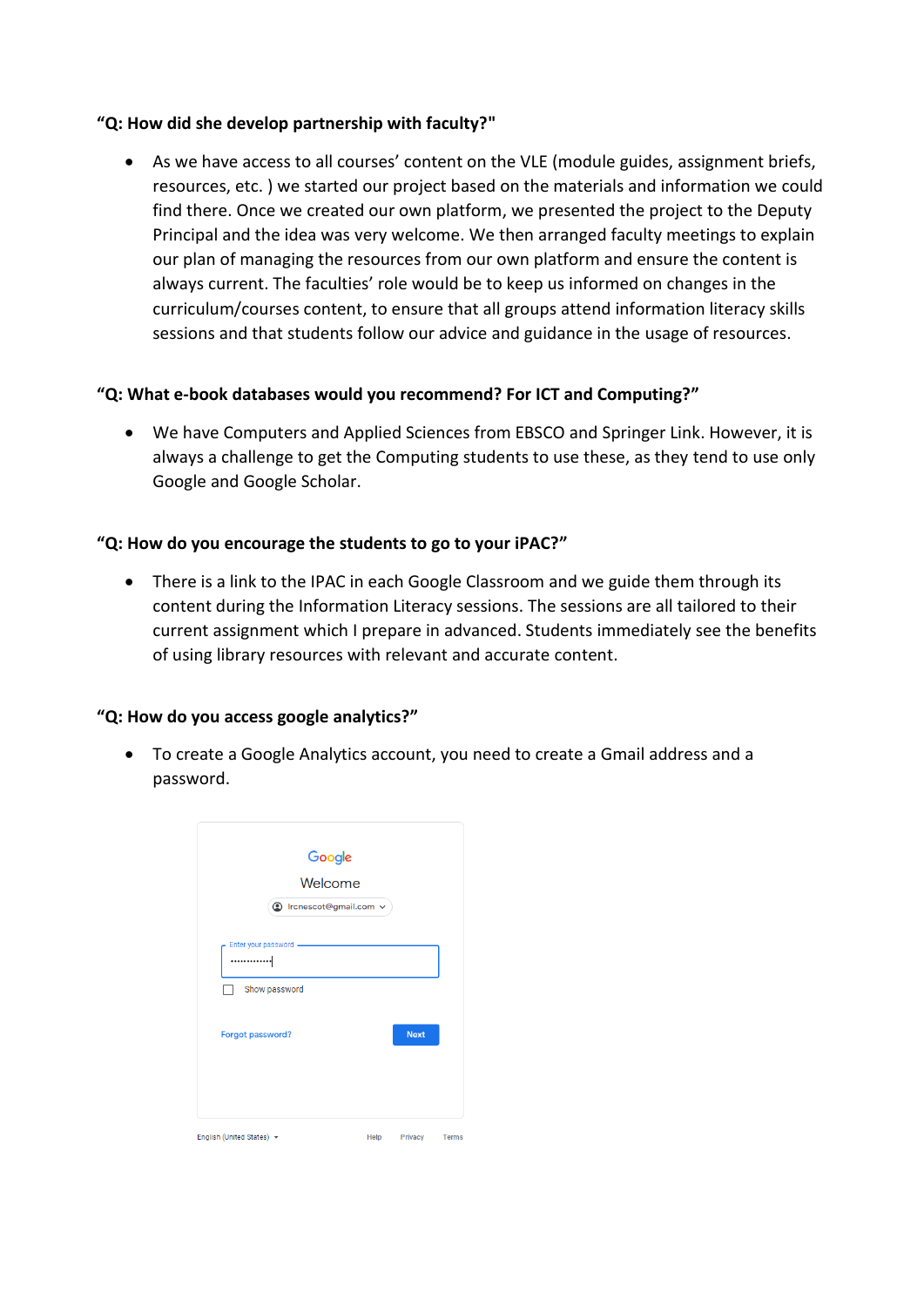• Then you need to fill the information that Google Analytics requests. GA will create a Global Site Tag tracking code which will need to be added to your site/ipac by you or your administrator.



• Once you have done this, you can start tracking your site.

**"Q: How big a project was it to get these reading lists in the first place? I ask because ours are scattered across so many places I wouldn't even know where or how to start."**

• It was a big project indeed. None of FE courses used a reading list system, so we had to start from scratch with those. Most of HE courses had reading lists, but not necessarily updated, and different versions were duplicated in many different places and documents, so it took time to standardise both the lists and the procedure we would follow on from then.

#### **"Q: Please could we see your strategic plan for 2020-23 again."**

- We will:
	- 1. Continue investing on online resources.
	- 2. Include My Library Account on Single Sign-On.
	- 3. Invest on resources to offer a 24/7 LRC.
	- 4. Develop a Virtual Librarian through a chatbot tool.
	- 5. Have a key role in the development of the college's digital strategy.

#### **"Q: I am wondering, if the teachers/faculty members are encouraged to use open educational resources for some modules of certain courses?"**

• Yes, they are encouraged to use content from the Learning Blended Consortium and vocational learning resources from JISC, for example.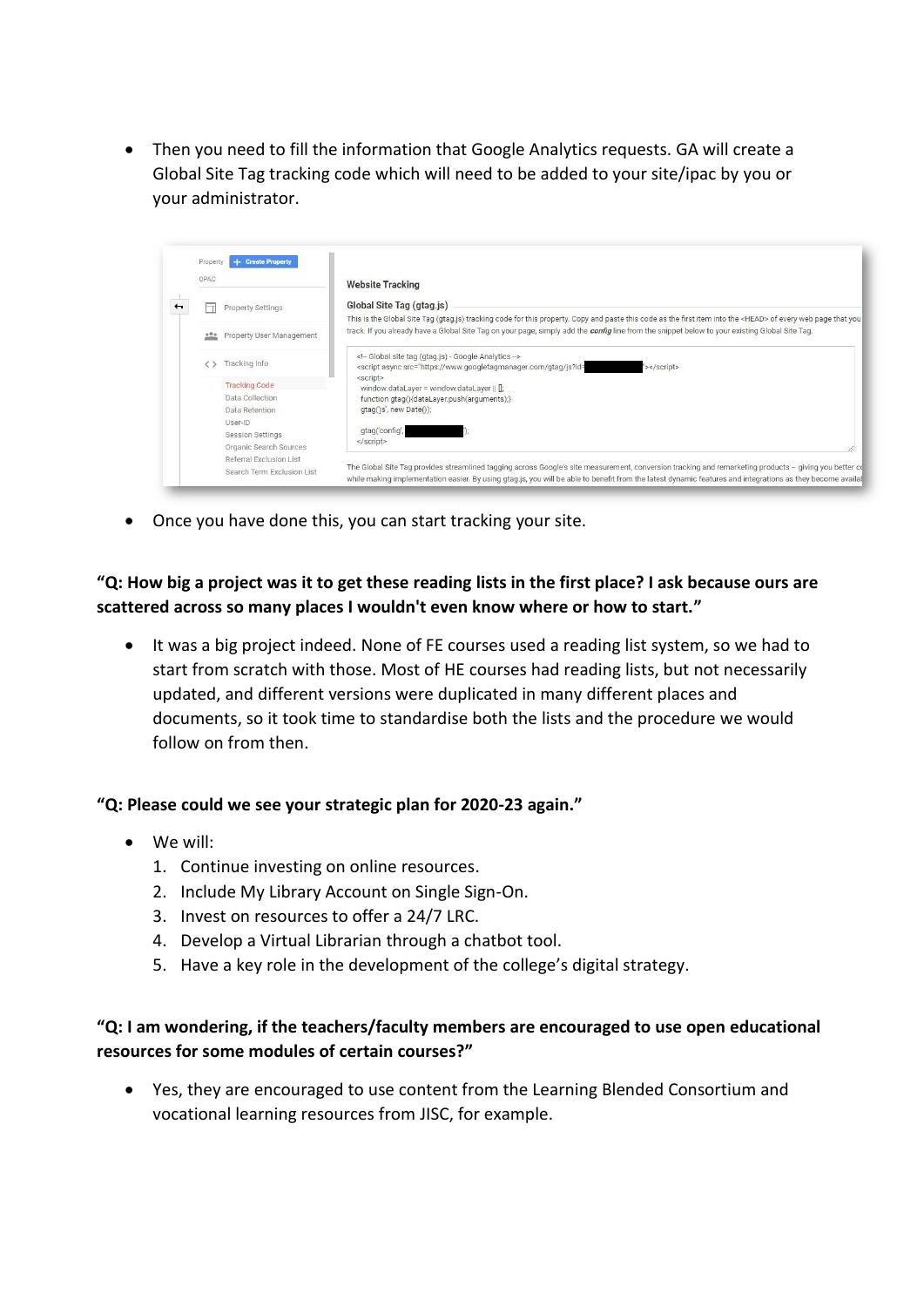### **"Q: How did you get curriculum buy in to this idea? How many staff do you have supporting these sessions?"**

- We presented the project to the Deputy Principal and the Director of Higher Education, and they both loved it. The commitment was that the LRC would be responsible for:
	- Production, update, access, and promotion of reading lists and learning resources.
	- Creation, development, and delivery of an Information Literacy Skills programme.

Teaching staff would ensure that:

- the LRC team are aware of changes in the curriculum/courses content
- all students attend information literacy skills sessions
- both students and staff use our resources and referencing standards.

It is two of us organising, preparing, and delivering the Information Literacy session. I am responsible for the liaison, content creation and delivery of sessions to all HE courses and the Information Literacy Skills Co-ordinator to all the FE courses.

#### **"Q: How is the survey conducted: electronically, on paper? And how often?"**

• We run the LRC survey once a year, usually by April. We use both electronic and paper formats. The electronic copy is available on Google classrooms and the paper copy in the LRC.

#### **"Q: Are there plans to increase focus on research integrity during the 3 h training session?"**

• HE courses have their own Research module as part of the course content. This module usually covers research methods, ethics, etc. and it is taught by a lecturer. Our Information Literacy programme is usually embedded in this module as complementary workshops and it is focussed on Searching, Evaluating Information and Referencing.

#### **"Q: What was the reason for making subject specific areas? Was this in response to student or staff feedback, and do you find that students use it a lot?"**

• It was a LRC initiative. The reason was to provide students and staff a comprehensive and simplified way to access the information that is relevant for them in terms of content and level. We also thought we would gain a better understanding of course specifications, unit content and assignments requirements and that would improve the quality of the Information Literacy programme.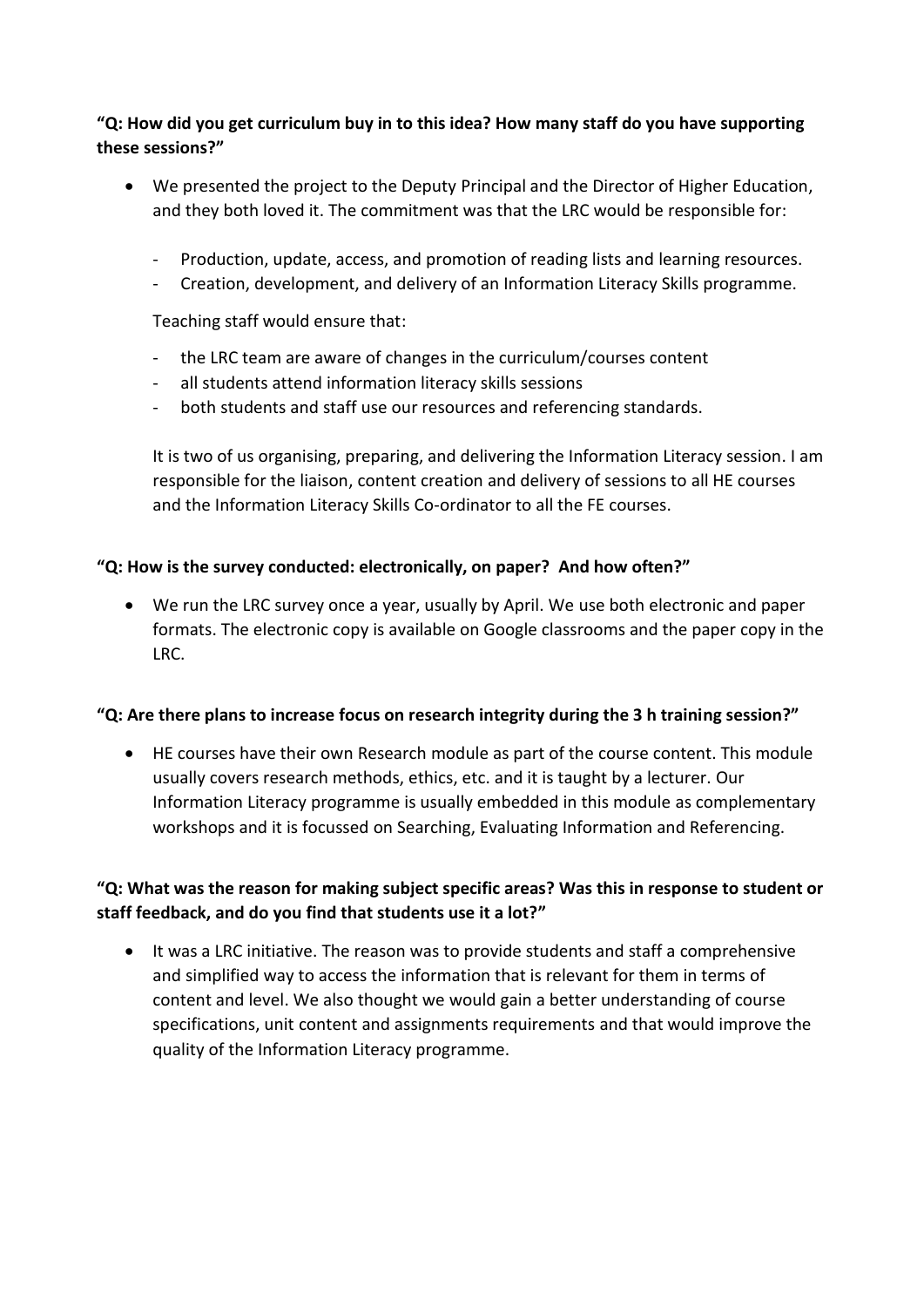**"Q: In the table showing resources usage over the pandemic, what do the numbers for ebooks represent - is it title requests or some other measure?"**

• They are Total Title requests (total number of e-books that have been opened or downloaded).

## **"Q: How do you ensure you're getting into all classes? How do you promote this with teaching staff?"**

• The Director of Higher Education has been very supportive and has made attendance to our Information Literacy programme compulsory for all HE courses. FE courses where written assignments and referencing are required also understand the importance of this programme and see the benefits of it, so they have embedded it into their yearly schedule.

We request via Quality to be added to all Google Classrooms.

We are proactive and request all courses to book Information Literacy sessions by sending emails at the beginning of the academic year.

We are also present in teaching and learning groups and arrange meetings with course teams so that we can continue promoting the Online Portal and discuss usage of resources.

## **"Q: what would happen if you wanted to buy a database that didn't use OA? would you not buy it?"**

• Probably not, but it is very unlikely that a database doesn't use Open Access Authentication.

## **"Q: who teaches your Info Lit programme? The librarians or the Library Assistants as well?"**

• I (Academic Librarian) teach the programme to HE courses, and I manage the Information Literacy Skills Advisor, who teaches it to FE courses.

## **"Q: Is information literacy skills training optional or a requirement for courses?"**

• Thanks to the support from the Director of Higher Education it has become a requirement for all HE courses. See answer to question 17.

## **"Q: Is usage of Open Access content measured or just subscribed/owned content?"**

• Subscribed/owned content